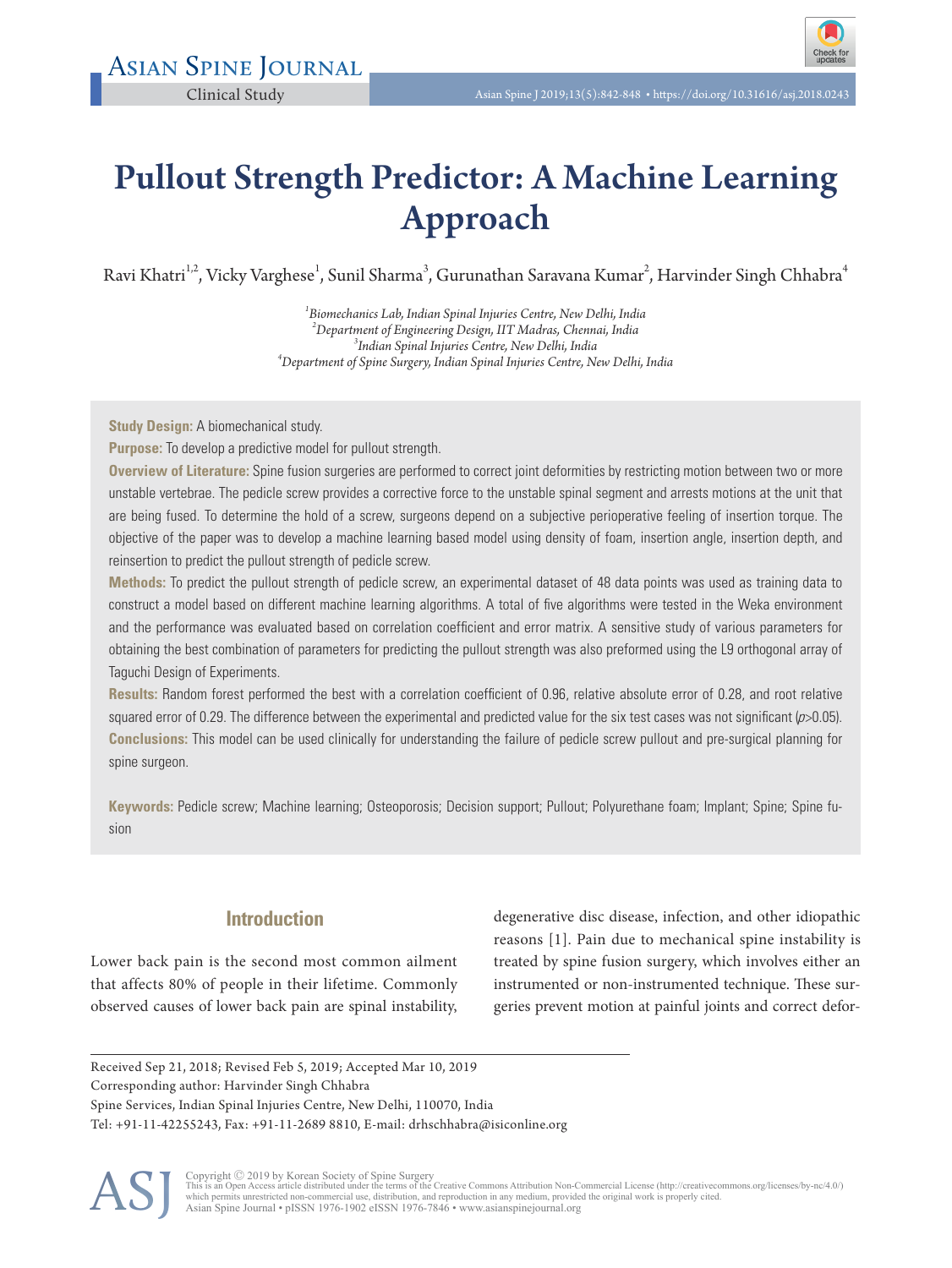# Asian Spine Journal

mities between unstable vertebrae. For an instrumented spine fusion surgery, the unstable motion segments are rigidly stabilized using pedicle screw and rod fixation. This aids in providing necessary load sharing construct for bone fusion and decompression of nerve roots which relieves back pain [2]. Despite considerable advances in pedicle screw design, failures such as screw pullout and breakages continue to be reported. One of the major causes of pedicle screw failure is the weak screw and bone interface, attributed to osteoporosis at the vertebral bodies that reduces strength at the screw-bone interface resulting in construct failure. Failure of the pedicle screws may lead to treatment setbacks, painful pseudo arthrosis, and prolonged rehabilitation [3].

Pullout strength is an important index to objectively understand the stability of fusion construct. Factors such as bone mineral density (BMD), angle of insertion, screw length, screw thread parameters, etc. influence the pullout phenomenon [4-8], which have been examined through experiments on foam and cadaver models [9-11]. Clinically, the pullout strength correlates to insertion torque which is very subjective and depends on the surgeon's experience [12,13]. Since insertion torque is observed peri-operatively, there is a need to develop a technique to measure pullout strength preoperatively, which can aid in pre-surgical planning.

Machine learning is an emergent and interdisciplinary field within the mathematical and computational sciences that can be applied to a range of activities such as finance, traffic control, email spam filtering, etc. The premise of machine learning is to enable a computer to learn and predict accurate outcomes without being explicitly programmed [14]. It does so through acquisition of knowledge via data mining, discovery of new facts and theories by observation and experimentation, and then making predictions in an acceptable range using statistical analysis. There has been growing demands for application of machine learning in the healthcare sector for clinical predictions. Particularly in spine fusion surgeries, machine learning algorithms can play a pivotal role during presurgical planning to increase the accuracy of diagnoses, and also aid the surgeon in avoiding human errors [15]. The objective of the current study was to develop a machine learning based model based on previously published experimental data that can be applied for prediction of pedicle screw pullout strength.

## **Materials and Methods**

#### **1. Machine learning algorithms**

Since the objective was to demonstrate the application of machine learning algorithms for prediction of pullout strength, the detailed description of algorithms used were not discussed in the current paper, but a brief description of various algorithms used in the study is provided as supplementary data for the benefit of readers who are new to this field.

#### **2. Pullout strength analysis**

Pullout strength test was performed on rigid polyurethane foam (Fig. 1) used as a surrogate representing normal to osteoporotic bone. Polyaxial pedicle screws (GESCO Health Care Pvt. Ltd., Chennai, India) measuring 6×40 mm and 7×40 mm and made of medical grade titanium alloy were used. Tensile load of 5 mm/min was applied to the test specimen until the maximum load was reached in load versus displacement graph as per ASTM 543-07 (https://www.astm.org/Standards/F543.htm) [16].

#### **3. Machine learning model**

Training data for the model was incorporated into an experimental table that was built using L32 orthogonal array consisting of four factors—density, insertion depth, insertion angle, and reinsertion (Table 1). Input dataset consisted of 48 data points as per the Taguchi L32 Design of Experiments.



Fig. 1. Rigid polyurethane foam with 300 kg/m<sup>3</sup> density.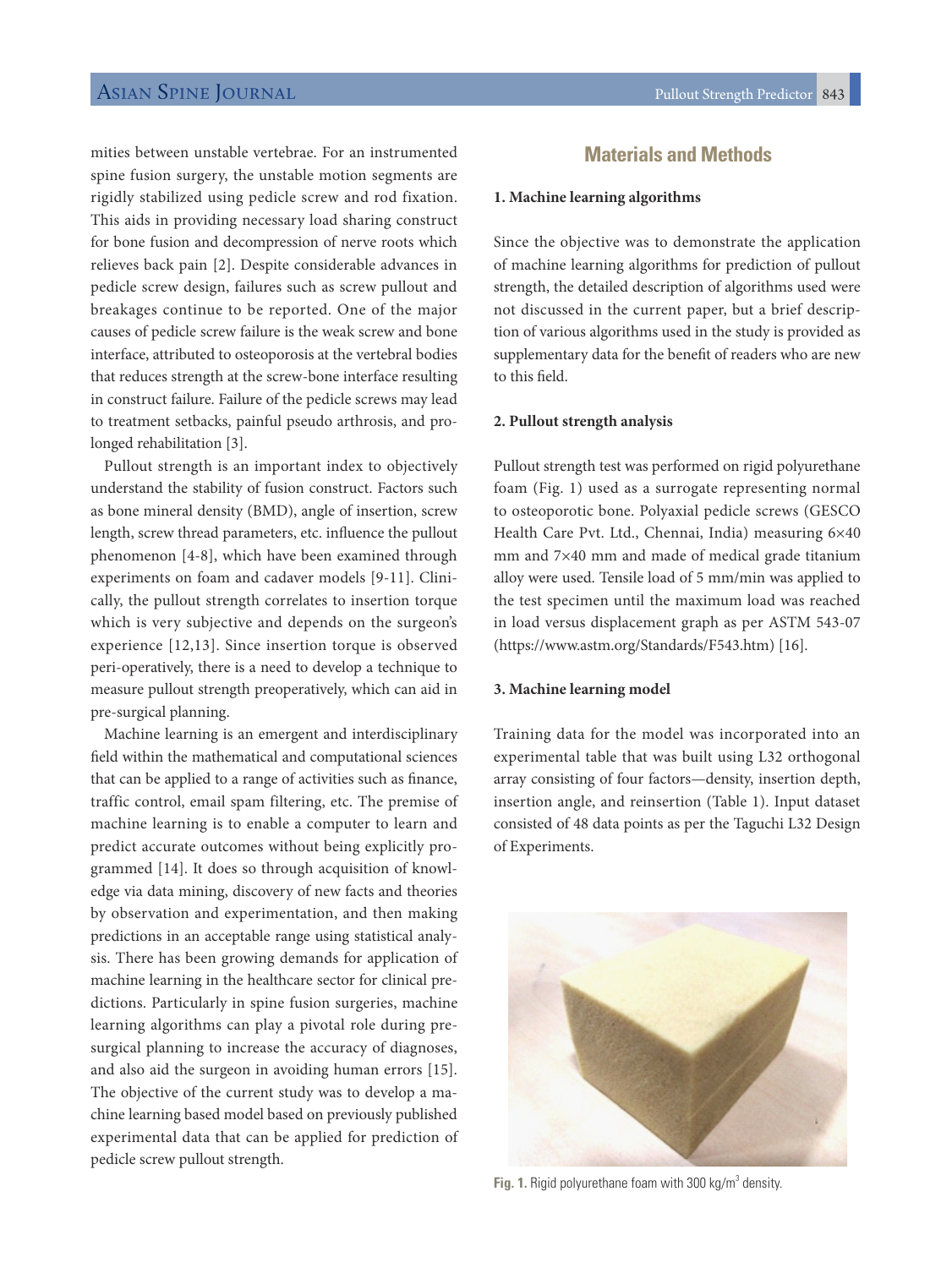## **4. Machine learning algorithm evaluation**

Machine learning algorithms were evaluated to predict the pullout strength of a pedicle screw using Waikato Environment for Knowledge Analysis (Weka; The University of Waikato, Hamilton, New Zealand), a popular suite of machine learning algorithms. Four different classes of Weka classification algorithms namely, lazy, meta, and trees were used, and the performance was evaluated in terms of correlation coefficient and error matrix. The error matrix consisted of mean absolute error, root mean squared error, relative absolute error, and root relative squared error [17,18]. Pullout strength experimental data from test conducted by author was used for evaluation of machine learning algorithm of Varghese et al. [19].

#### **Table 1.** Selected variables for pullout strength studies

| Serial no. | <b>Factors</b>                        | Levels |     |     |     |
|------------|---------------------------------------|--------|-----|-----|-----|
|            | Density (kg/m <sup>3</sup> , $\rho$ ) | 80     | 160 | 240 | 300 |
|            | Insertion depth $(\% , \iota)$        | 70     | 80  | 90  | 100 |
|            | Insertion angle $(^\circ, \theta)$    | $\Box$ | 10  | 20  | 30  |
|            | Reinsertion                           |        |     | Nil | Nil |

#### **Table 2.** Performance of different algorithms

#### **5. Sensitivity analysis**

A sensitivity analysis was performed by varying the parameters of the best performing algorithm as per L9 array of Taguchi Design of Experiments. This analysis enabled identification of the optimum combination for predicting pullout strength. This combination was used to evaluate the prediction of the outcomes of six test cases that were not used for building the model. Two sample Student ttest with equal variance at  $p<0.05$  level of significance was used for data analysis.

## **Results**

The performance of machine learning algorithms used to build the model for pullout strength prediction is presented in Table 2. The correlation coefficient was the highest

**Table 3.** Levels at which parameters were evaluated using L9 orthogonal array

| Random forest parameters |        | Levels |       |
|--------------------------|--------|--------|-------|
| Seed                     |        |        | 6     |
| No. of features          | $\Box$ |        |       |
| No. of Iterations        | 11     | 50     | 1 N N |

| Serial no.     | Class | Algorithm           | cc   | <b>MAE</b> | <b>RMSE</b> | <b>RAE</b> (%) | <b>RRSE (%)</b> |
|----------------|-------|---------------------|------|------------|-------------|----------------|-----------------|
|                | Lazv  | Kstar               | 0.89 | 136.75     | 164.99      | 44.69          | 46.16           |
| 2              | Lazy  | LWL                 | 0.80 | 172.25     | 204.61      | 56.30          | 57.24           |
| 3              | Meta  | Additive regression | 0.92 | 111.65     | 131.92      | 36.49          | 36.90           |
| $\overline{4}$ | Meta  | <b>Bagging</b>      | 0.91 | 107.83     | 139.80      | 35.24          | 39.11           |
| 5              | Trees | Random forest       | 0.95 | 87.08      | 108.45      | 28.46          | 30.34           |

CC, correlation coefficient; MAE, mean absolute error; RMSE, root mean squared error; RAE, relative absolute error.

## **Table 4.** Prediction for 6 test cases

|                 | Serial no. Reinsertion | <b>Density</b><br>$\text{(kg/m}^3)$ | Insertion depth<br>$($ %, $l)$ | Insertion angle<br>$(^\circ, \theta)$ | No. of experimental<br>value | No. of predicted<br>value |
|-----------------|------------------------|-------------------------------------|--------------------------------|---------------------------------------|------------------------------|---------------------------|
|                 | 0                      | 300                                 | 100                            |                                       | 1,423                        | 1,207                     |
| 2               | $\theta$               | 80                                  | 100                            | 20                                    | 226                          | 266                       |
| 3               | 0                      | 160                                 | 70                             | 10                                    | 370                          | 413                       |
| $\overline{4}$  | $\theta$               | 240                                 | 80                             | 30                                    | 610                          | 638                       |
| 5               |                        | 300                                 | 100                            |                                       | 1,305                        | 1,145                     |
| $6\phantom{1}6$ |                        | 80                                  | 100                            | 20                                    | 185                          | 237                       |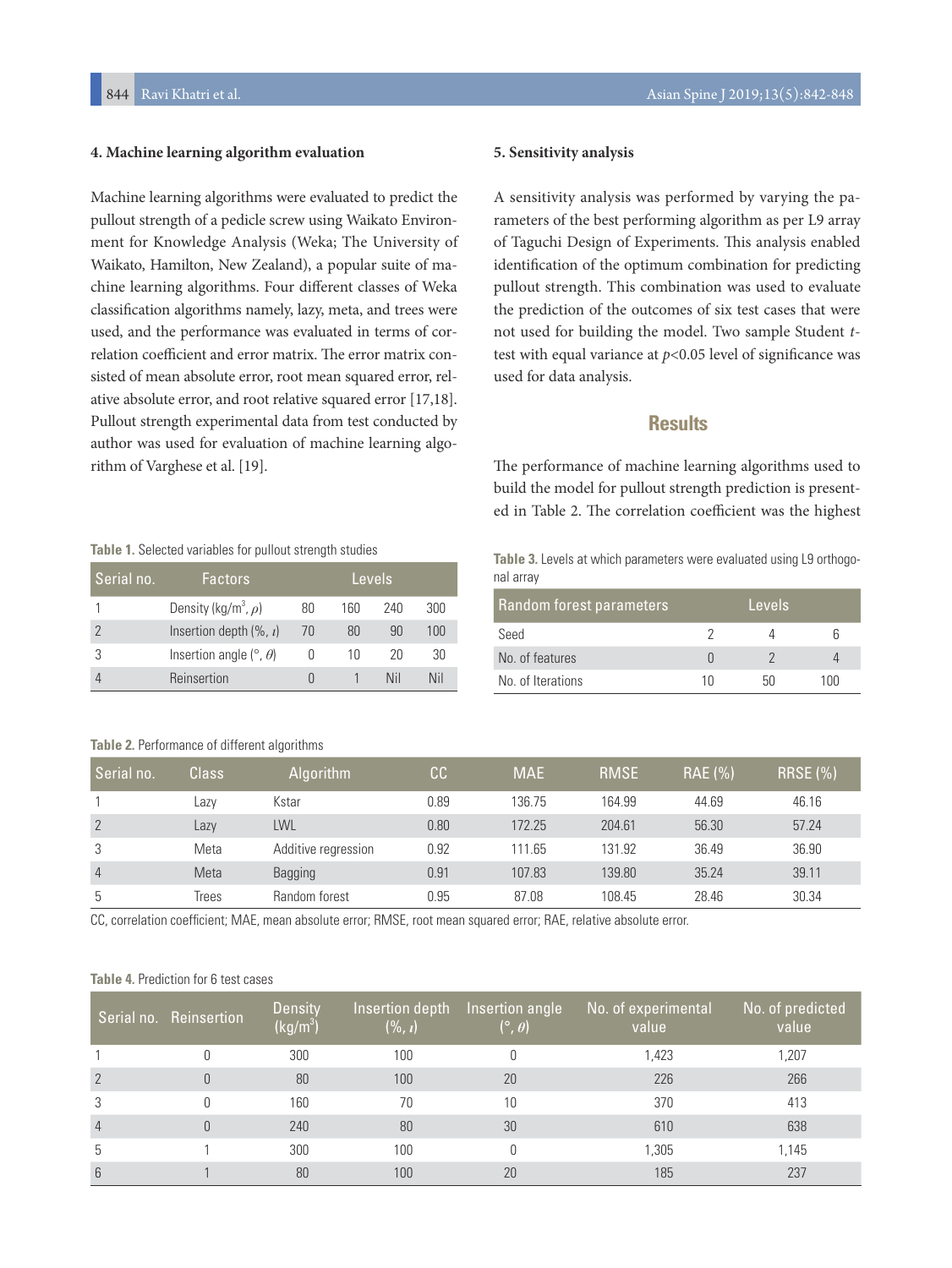# Asian Spine Journal



**Fig. 2. (A)** Variation of CC with the number of iterations. **(B)** Variation of CC with seed. **(C)** Variation of CC with the number of features. CC, correlation coefficient.

for the performance of random forest algorithm (0.93). In the lazy class of algorithms, Kstar algorithm (0.89) showed the best performance and in the meta class, it was additive regression (0.92). The experimental tables used for building the model and algorithms were evaluated based on their performance in the error matrix.

#### **1. Sensitivity analysis of parameters for random forest**

Based on the evaluation of algorithms using different parameters, we found that random forest performed the best, as the values of error matrix were least, and correlation coefficient was the highest. An optimization exercise using the Taguchi Design of Experiments to find the best combination of parameters consisted of three levels of all three factors (Table 3) and a L9 orthogonal array to test the parameters. The levels of all three factors were selected so that they covered the entire range over which significant changes in the value of factors were reflected in the output. The optimization of parameters showed the best combination had a correlation coefficient of 0.96 with seed equal to 6, iterations equal to 100 and zero features (Fig. 2).

## **2. Prediction**

The performance of the model at six test data points evaluated using the combination of parameters for random forest algorithm showed that the algorithm predicted the performance favorably (Table 4). The difference between the experimental and predicted value was 14%, and it was not significant  $(p>0.05)$ .

## **Discussion**

The overall objective of the current study was to develop a model to predict pullout strength of pedicle screw for various combinations of density, insertion depth, insertion angle, and reinsertion. The lack of difference in performance between the experimental and predicted value of pullout strength showed that our prediction model was able to satisfy the premise behind its development by machine learning. While analytical models to predict pullout strength based on material properties of the bone and screw thread parameters have been developed by Chapman et al. [20] and Tsai et al. [21], their major limitation is that factors such as insertion angle and reinsertion are not incorporated in the models. A pullout strength calculator that was developed by Varghese et al. [19] and based on a surrogate modeling approach also suffers from limitations since it is a metamodeling approach which cannot be used to develop a machine learning-based decision support system.

One of the applications of our model is to develop a decision support system for pre-surgical planning. The predicted pullout strength value can act as an index for predicting biomechanical stability of the fusion construct. The model can be used to develop tools that enable primary care physicians to identify patients at risk before refereeing to secondary specialists. Further, the model can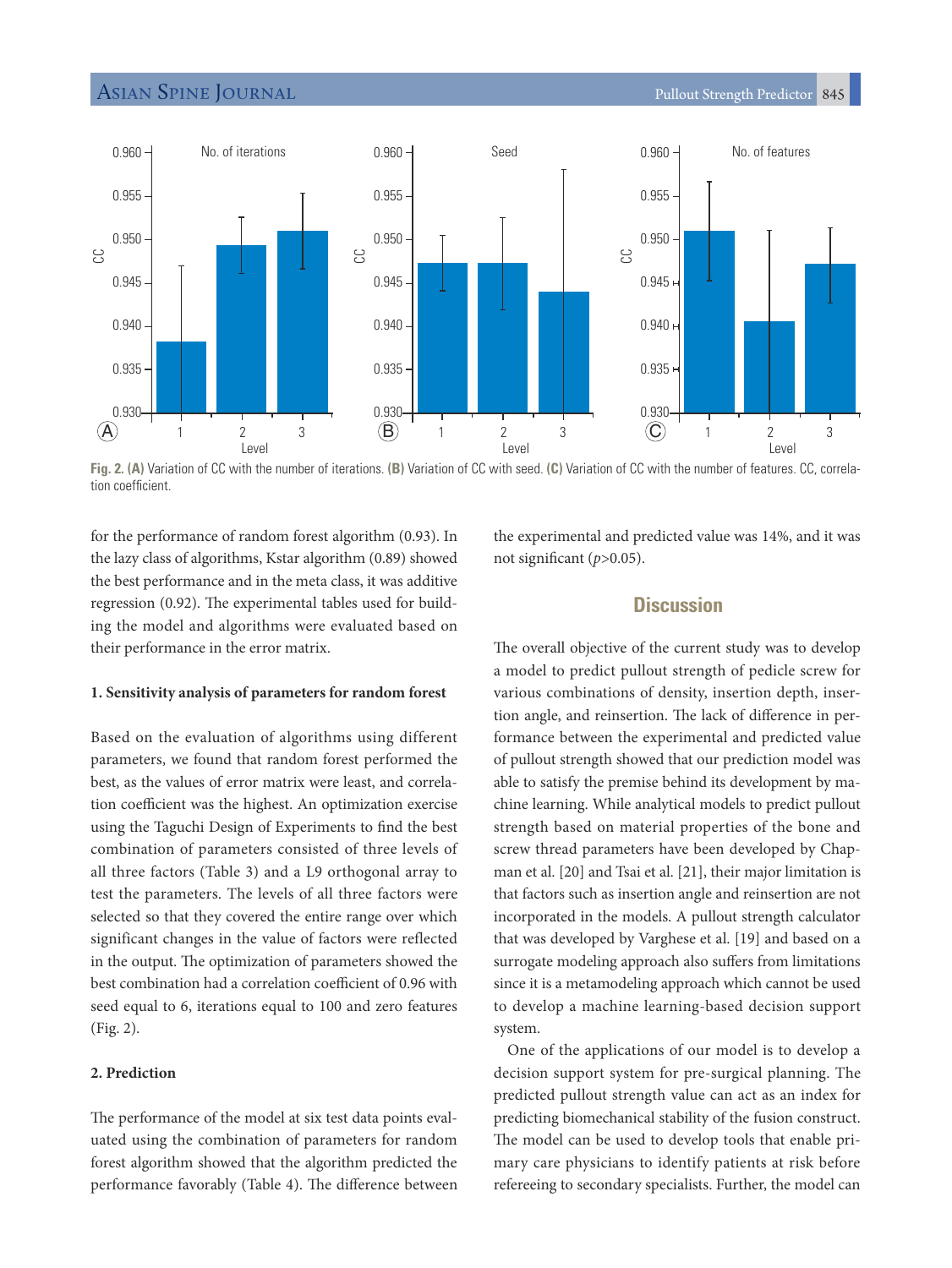help surgeons to educate their patients regarding availability of various surgical options. Decision tree-based models are used to develop a flowchart for evaluation of surgical outcomes and hence aid in surgical treatment planning. Varghese et al. [22] has proposed a methodology to evaluate the success or failure of pedicle screw fixation based on the predicted value of pullout strength.

The model developed in this study can also assist in understanding the effect of various factors on pullout strength of the pedicle screws. We used only four factors for computing the pullout strength of a pedicle screw using a single screw type. Additional screw thread parameters variables such as thread shape, inner and outer diameter, etc. can be incorporated into the model. Studies have described the effect of thread factors such as pitch, ratio of inner diameter to the outer diameter, and thread type on pullout strength [5,23,24], and thus may be included in our model to predict the pullout strength using similar machine learning approach. Based on all these parameters, an optimization study can also be performed to determine the optimal configuration of screws thread parameters for pedicle screws with higher pullout strengths and novel screw designs [25,26].

Clinically, cement augmentations are carried out on osteoporotic vertebra to increase the strength of bone screw interface [27,28]. The model that we developed can also be extended to predicting the outcome of cement augmentation for preoperative decision making, and also to decided whether pedicle screw augmentation is required. Thus, the model developed in this study can help surgeons be better prepared for surgery and the decision would be based on objective parameters rather than subjective ones.

Clinical applications of the model may be envisaged in the near future, wherein algorithms can be trained on a patient database with variables such as age, gender, level of injury, type of screw used, BMD, other physiological parameters, level of activity pre and post-surgery, etc. This model will certainly aid in pre-surgical planning and decision making. Finite element analysis, cadaver experiments and testing on novel surrogate bone models can be incorporated into the database [29]. Additional failure mechanism such as cyclic loading and toggling can be investigated to represent the in vivo condition [30].

The limitation of our study is that only one specific database was used to build the model. In order to widely apply the proposed method, a database consisting of variable datasets and factors is warranted, but currently, there are

no available database consisting of pullout strength values of pedicle screws and other variables. Another limitation of the current study is that only pullout failure was considered, and other modes of failures were not investigated. However, we limited the scope of our study to mechanical failures, but additional failure modes can be evaluated based on current proposed methodology.

## **Conclusions**

A machine learning model using the random forest algorithm constructed to predict the pullout strength of pedicle screws showed a lack of difference in performance between the experimental and predicted values. The model developed in this study can help surgeons be better prepared for surgery and the decision would be based on objective, rather than subjective parameters.

## **Conflict of Interest**

No potential conflict of interest relevant to this article was reported.

## **References**

- 1. Hoy D, Brooks P, Blyth F, Buchbinder R. The epidemiology of low back pain. Best Pract Res Clin Rheumatol 2010;24:769-81.
- 2. Kurtz SM, Edidin AA. Spine: technology handbook. Amsterdam: Elsevier Academic Press; 2006.
- 3. Ponnusamy KE, Iyer S, Gupta G, Khanna AJ. Instrumentation of the osteoporotic spine: biomechanical and clinical considerations. Spine J 2011;11:54-63.
- 4. Varghese V, Venkatesh K, Kumar GS. Pull out strength of pedicle screw in normal and osteoporotic cancellous bone models. Proceedings of the 2014 IEEE Conference on Biomedical Engineering and Sciences (IECBES); 2014 Dec 8-10; Kuala Lumpur, Malaysia. Piscataway (NJ): IEEE; 2014. https://doi. org/10.1109/IECBES.2014.7047541.
- 5. Varghese V, Kumar GS, Venkatesh K. A finite element analysis based sensitivity studies on pull out strength of pedicle screw in synthetic osteoporotic bone models. Proceedings of the 2016 IEEE-EMBS Conference on Biomedical Engineering and Sciences (IECBES); 2016 Dec 4-7; Kuala Lumpur, Malaysia. Piscataway (NJ): IEEE; 2016.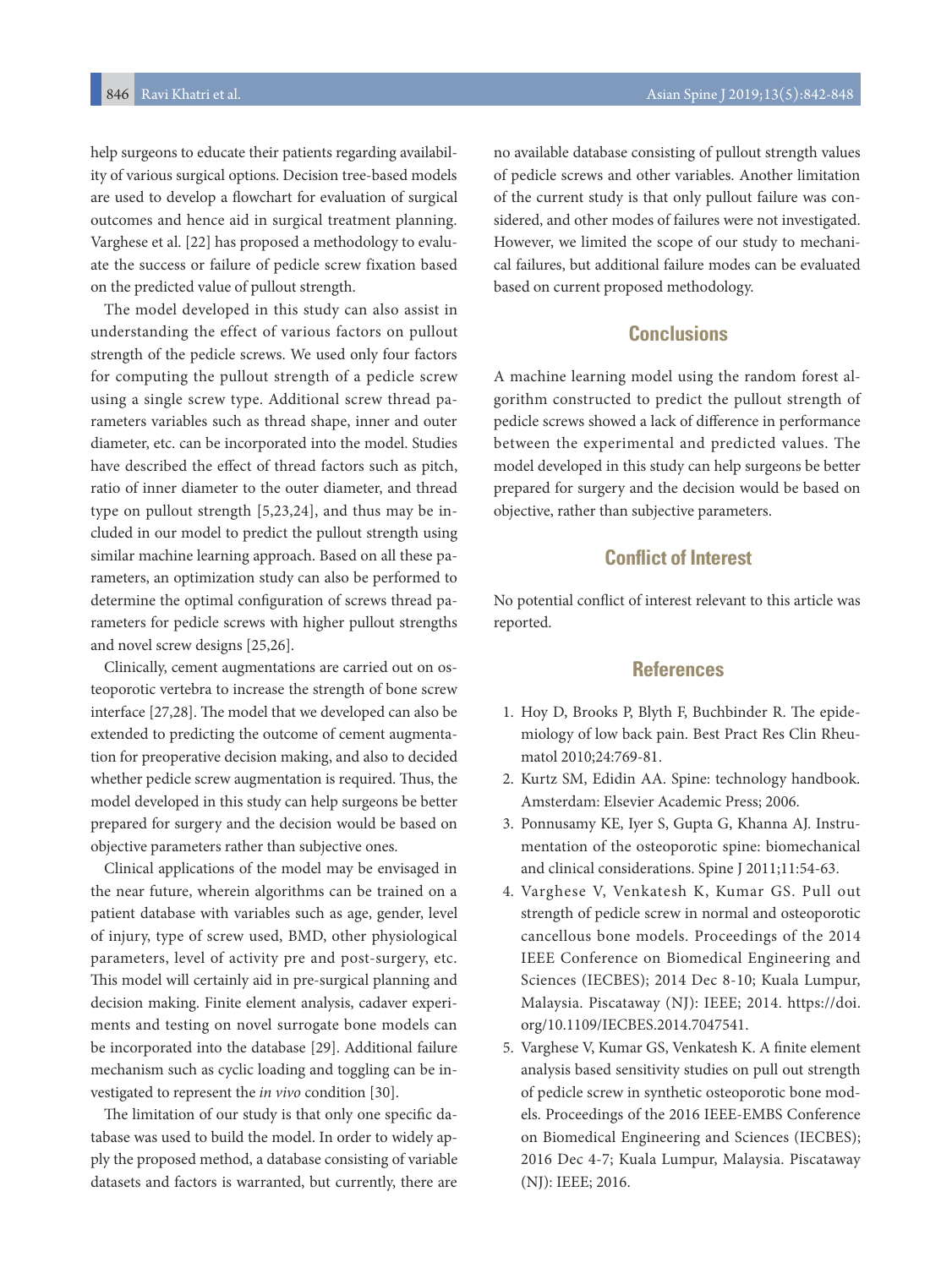- 6. Varghese V, Saravana Kumar G, Krishnan V. Effect of various factors on pull out strength of pedicle screw in normal and osteoporotic cancellous bone models. Med Eng Phys 2017;40:28-38.
- 7. Demir T, Basgul C. The pullout performance of pedicle screws. Cham: Springer International Publishing; 2015.
- 8. Krishnan V, Varghese V, Kumar GS. Comparative analysis of effect of density, insertion angle and reinsertion on pull-out strength of single and two pedicle screw constructs using synthetic bone model. Asian Spine J 2016;10:414-21.
- 9. Aycan MF, Tolunay T, Demir T, Yaman ME, Usta Y. Pullout performance comparison of novel expandable pedicle screw with expandable poly-ether-etherketone shells and cement-augmented pedicle screws. Proc Inst Mech Eng H 2017;231:169-75.
- 10. Demir T, Camuscu N, Tureyen K. Design and biomechanical testing of pedicle screw for osteoporotic incidents. Proc Inst Mech Eng H 2012;226:256-62.
- 11. Yaman O, Demir T, Arslan AK, et al. The comparison of pullout strengths of various pedicle screw designs on synthetic foams and ovine vertebrae. Turk Neurosurg 2015;25:532-8.
- 12. Kwok AW, Finkelstein JA, Woodside T, Hearn TC, Hu RW. Insertional torque and pull-out strengths of conical and cylindrical pedicle screws in cadaveric bone. Spine (Phila Pa 1976) 1996;21:2429-34.
- 13. Reynolds KJ, Cleek TM, Mohtar AA, Hearn TC. Predicting cancellous bone failure during screw insertion. J Biomech 2013;46:1207-10.
- 14. Mitchell TM. Machine learning. New York (NY): McGraw-Hill; 1997.
- 15. Winters-Miner LA. Seven ways predictive analytics can improve healthcare [Internet]. Amsterdam: Elsevier; 2014 [cited 2018 Feb 28]. Available from: https://www.elsevier.com/connect/seven-ways-predictive-analytics-can-improve-healthcare.
- 16. ASTM Subcommittee. ASTM F543-02: standard specification and test methods for metallic medical bone screws. West Conshohocken (PA): ASTM International; 2012. https://doi.org/10.1520/F0543.
- 17. Hall M, Frank E, Holmes G, Pfahringer B, Reutemann P, Witten IH. The WEKA data mining software: an update. SIGKDD Explor Newsl 2009;11:10- 8. https://doi.org/10.1145/1656274.1656278.
- 18. Witten IH, Frank E, Trigg LE, Hall MA, Holmes G,

Cunningham SJ. Weka: practical machine learning tools and techniques with Java implementations. Hamilton: University of Waikato; 1999.

- 19. Varghese V, Ramu P, Krishnan V, Saravana Kumar G. Pull out strength calculator for pedicle screws using a surrogate ensemble approach. Comput Methods Programs Biomed 2016;137:11-22.
- 20. Chapman JR, Harrington RM, Lee KM, Anderson PA, Tencer AF, Kowalski D. Factors affecting the pullout strength of cancellous bone screws. J Biomech Eng 1996;118:391-8.
- 21. Tsai WC, Chen PQ, Lu TW, Wu SS, Shih KS, Lin SC. Comparison and prediction of pullout strength of conical and cylindrical pedicle screws within synthetic bone. BMC Musculoskelet Disord 2009;10:44.
- 22. Varghese V, Krishnan V, Kumar GS. Evaluating pedicle-screw instrumentation using decision-tree analysis based on pullout strength. Asian Spine J 2018;12:611-21.
- 23. Varghese V, Krishnan V, Saravana Kumar G. Simulation of axial pull out of pedicle screw in synthetic bone models. Proceedings of the 2nd International Conference on Biomedical Systems, Signals and Images; 2016 Feb; Chennai, India. https://doi. org/10.13140/RG.2.1.3355.8643.
- 24. Chatzistergos PE, Magnissalis EA, Kourkoulis SK. Numerical simulation of bone screw induced pretension: the cases of under-tapping and conical profile. Med Eng Phys 2014;36:378-86.
- 25. Demir T, Ormeci MF. New pedicle screw design with expandable shell for low bone quality. J Med Devices 2014;8:020935.
- 26. Demir T. A new alternative to expandable pedicle screws: expandable poly-ether-ether-ketone shell. Proc Inst Mech Eng H 2015;229:386-94.
- 27. Chen LH, Tai CL, Lee DM, et al. Pullout strength of pedicle screws with cement augmentation in severe osteoporosis: a comparative study between cannulated screws with cement injection and solid screws with cement pre-filling. BMC Musculoskelet Disord 2011;12:33.
- 28. Tolunay T, Basgul C, Demir T, Yaman ME, Arslan AK. Pullout performance comparison of pedicle screws based on cement application and design parameters. Proc Inst Mech Eng H 2015;229:786-93.
- 29. Varghese V, Krishnan V, Saravana Kumar G. Testing pullout strength of pedicle screw using synthetic